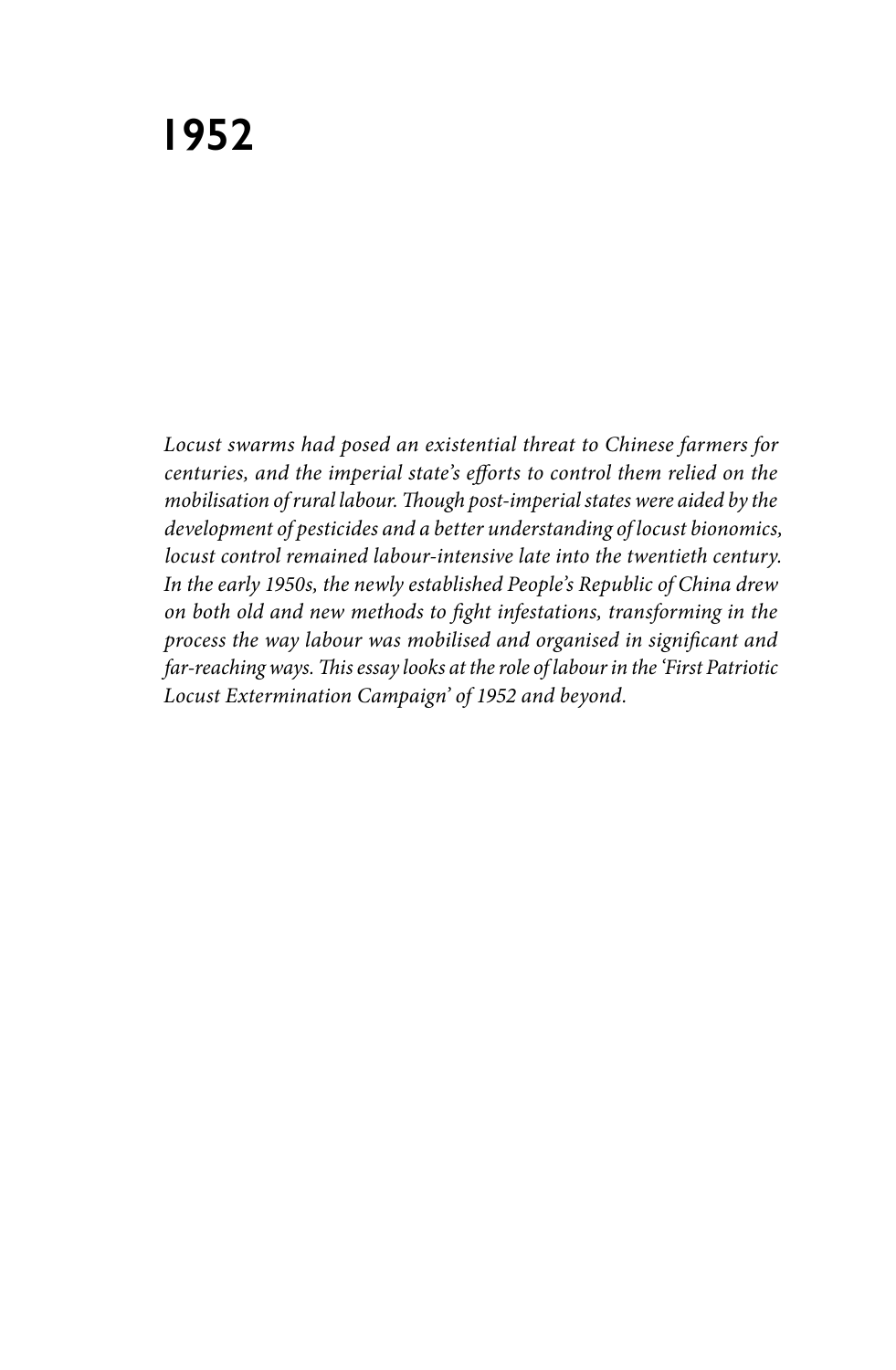# **The First Patriotic Locust Extermination Campaign: Rural Labour Mobilisation and Pest Control in the Early People's Republic of China**

John WILLIAMS

atastrophic locust damage was a feature of Chinese agricultural<br>history until the late twentieth century.<sup>1</sup> Between 1950 and 1952,<br>the state mobilised an estimated 120 million labourers to fight<br>insect pests over thirty s history until the late twentieth century.<sup>1</sup> Between 1950 and 1952, insect pests over thirty-six million hectares.2 In Hebei Province, nine locust extermination campaigns (灭蝗大战役) employed forty aircraft and millions of farmers as the People's Republic of China (PRC) built on late-imperial and Republican era practices to physically and discursively mobilise rural labour for pest control in new ways.<sup>3</sup> Although these efforts demonstrated features of ideology and organisation central to the mass campaigns of the Maoist era, those features were far less important for the eventual suppression of the locust threat than were pesticides and land reclamation. In fact, reduction of labour was from the outset a central goal of locust-control planning for both ideological and economic reasons.4 To state entomologists, mass mobilisation was not an optimal choice, but rather one dictated by necessity.

The local cadres organising villagers into locust-fighting battalions inherited a long tradition of state practices conscripting peasants into war against orthopteran invaders. Shang oracle bones (ca. 1250–1045 BCE) and Western Zhou (1045–771 BCE) texts reference locusts, and detailed accounts of catastrophic infestations appear in official Han histories.<sup>5</sup> To fight them, imperial states relied on methods requiring intensive mobilisation of rural labour. After twentieth-century entomologists uncovered the mechanism by which devastating swarms appeared, modern states began to permanently dismantle it through environmental transformation of breeding grounds. In China, the threat of truly catastrophic swarms was largely eliminated by the 1970s.<sup>6</sup> The campaigns considered here transpired towards the beginning of that closing chapter, at the dawn of the People's Republic. Though they showed great operational continuity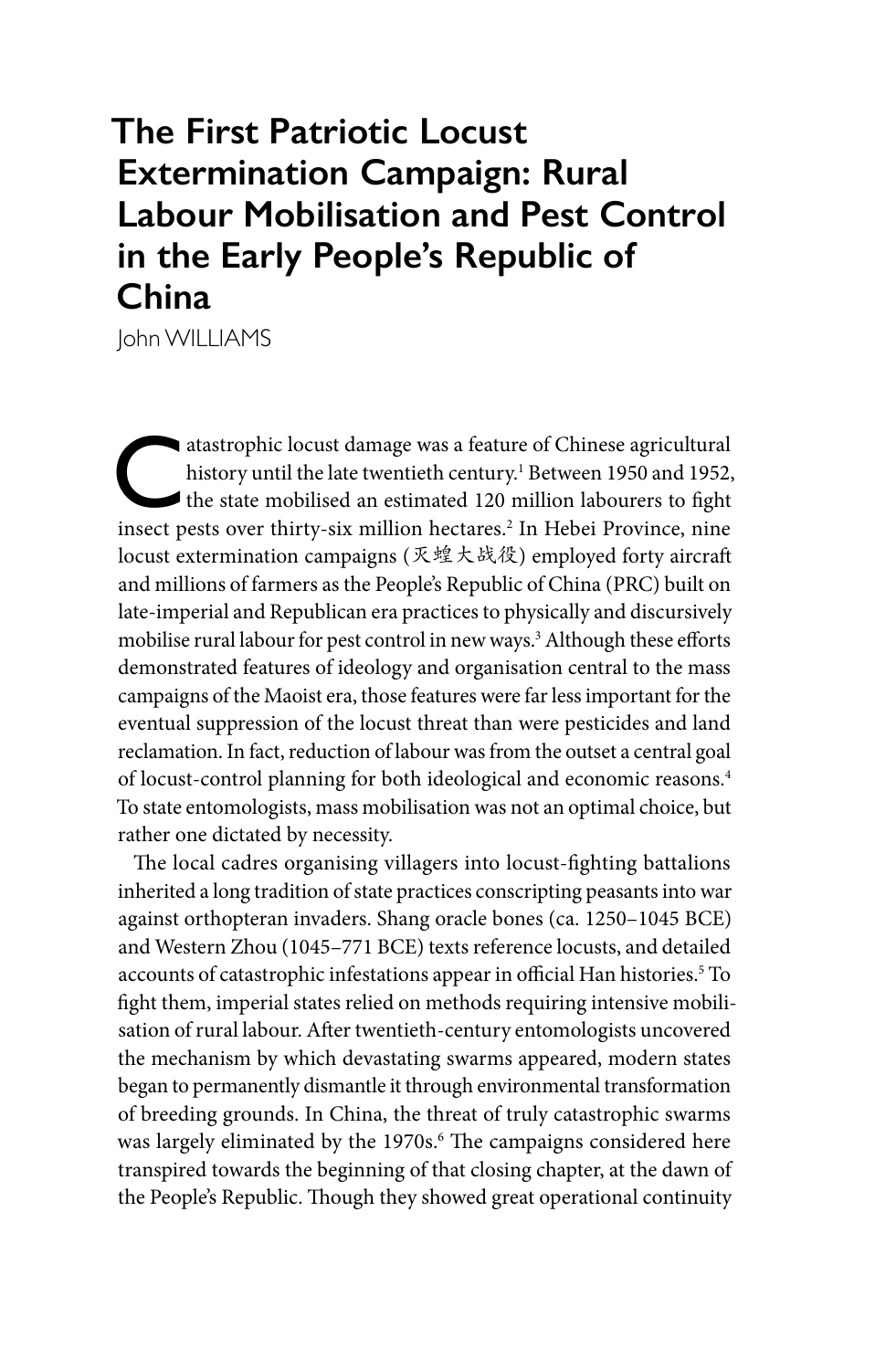with locust-control methods in both the Republican and the late-imperial eras, they also applied new methods to the age-old struggle. Chemical pesticides superseded trenches and nets as frontline defences, while the development of spraying techniques reduced the labour required to apply them. Organisationally, the campaigns demonstrated the state's capacity to mobilise labour with an efficacy far surpassing its predecessor and drew heavily on the wartime experience of the Communist-base areas. In terms of scale and technique, these mobilisations foreshadowed the mass campaigns of the 1950s and 1960s.

## Locust Disasters in Imperial Times

By 1949, locust disasters (蝗灾) had been recorded in China for thousands of years. Customarily ranked third after flood and drought in local histories' taxonomy of catastrophe (灾), they held a particular significance in political discourse. By the time of the Han Dynasty (206 BCE – 220 CE), political elites construed them as Heaven's response to immoral governance, and, despite the scepticism of a few notable critics, this remained a prominent interpretative frame through the late-imperial period.7 Rural society also associated locust plagues with divine will. The earliest rites relating to agricultural spirits included prayers for their prevention, while popular belief in much of the imperial period attributed them to the Insect King ( $\pm \pm$ ) or similar deities.<sup>8</sup> In the Ming (1368–1644) and Qing (1644–1912) eras, temples to locust-quelling deities proliferated based on the belief that, if gods caused outbreaks, they could also control them.<sup>9</sup> These popular beliefs often prohibited human interference with the swarms and came to be regarded by local officials, modern entomologists, and twentieth-century revolutionaries alike as the epitome of self-defeating peasant superstition.10 Though many cultures associated locust plagues with divine punishment, in China, such events had distinct political implications that persisted long after modern revolutionaries vanquished their supernatural aura.<sup>11</sup> This was because a basic measure of an imperial state's legitimacy had always been its capacity to perform disaster relief. Shorn of divine connotations, this premise remained a core principle of the modern state, which therefore assumed responsibility for locust control.

*Locusta migratoria manilensis*, the species common to northern China, goes through five developmental phases, or instars, between hatching and taking flight, and a population's stage in this process greatly influenced control measures. Depending on the growth rates of eggs, nymphs, and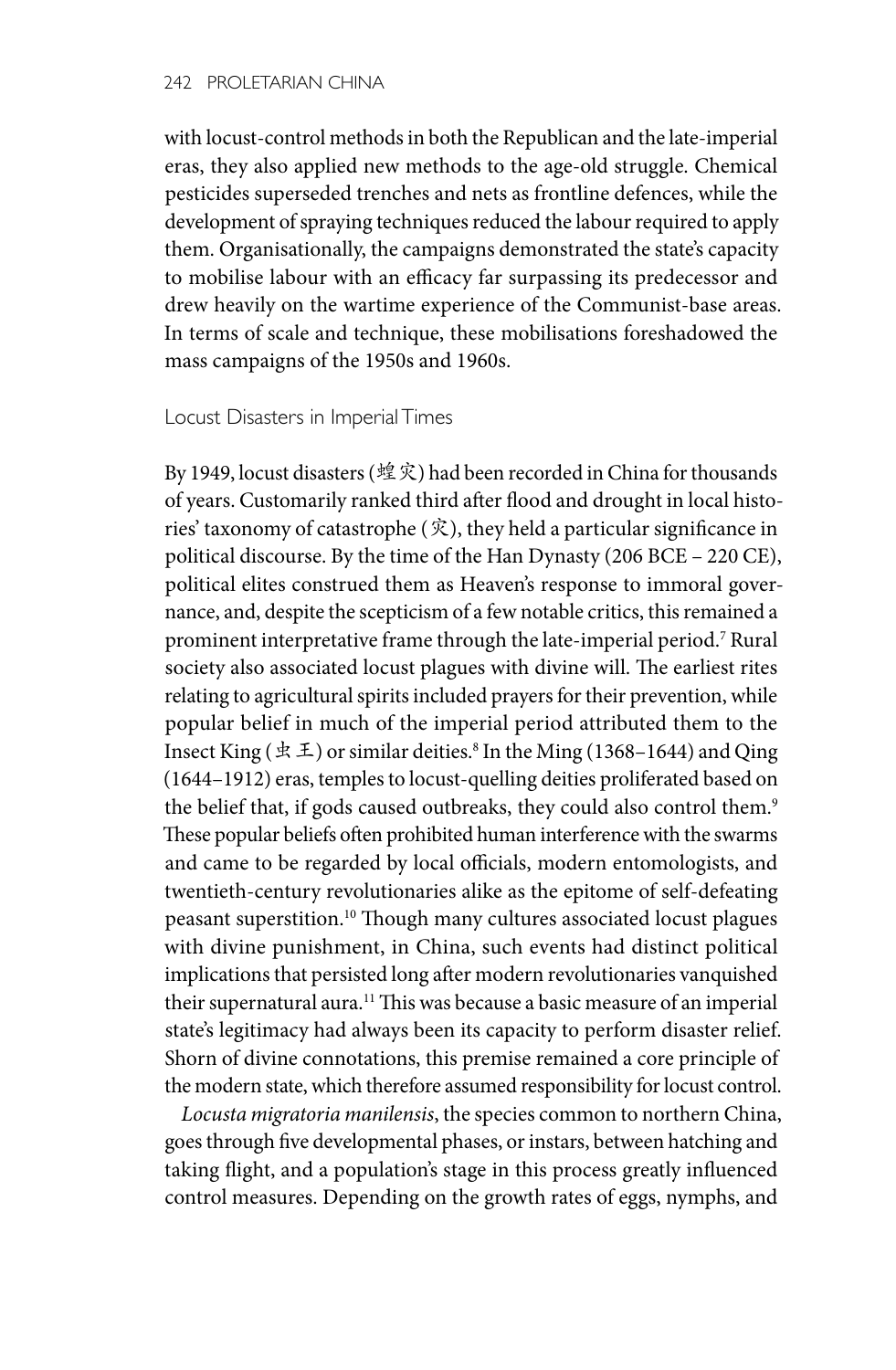adults, a year might see four generations depending on several climatic and ecological variables. Northern China typically experienced two generations in an outbreak year, known as 'summer' and 'autumn' locusts. A single summer locust could lay more than 1,000 eggs, and an autumn locust almost 600; eggs laid in autumn survived the winter to hatch the following year.12 Different developmental stages necessitated different control methods. Eggs laid in the ground could be destroyed by ploughing or harrowing, which either buried them more deeply or exposed them to the elements. But oviposition often transpired unwitnessed on reedy, uncultivated land where labour was in short supply. Newly hatched nymphs were the easiest to destroy, since they were smaller and less mobile than later instars. Nymphs aggregated in ever-larger bands as they sought food supplies, and the traditional control method was to dig trenches in which the bands could be buried or drowned.13 But trenches had to be strategically placed, and wide and deep enough to prevent bands crossing or escaping. Fully fledged adult locusts in fast-moving swarms were the hardest to battle since, to save crops, they had to be scraped off vegetation before they consumed it.14 Fire could be employed but was a last-ditch possibility usually reserved for uncultivated land. All of these techniques required an immense application of labour that had to be mobilised by the state.

Usually, the state placed this burden on local officials.15 According to the history of the Song Dynasty, the court recruited commoners to dig up thousands of dan of eggs in Zizhou in 1034.16 In 1075, it made county magistrates and subprefectural officials responsible for locust suppression, empowering them to exchange bounties of grain or cash for destroyed insects.17 Qing Dynasty regulations elaborated these principles in ever-greater detail over the eighteenth and nineteenth centuries.18 The Republic continued them. In 1934, the Nationalist government issued the 'Outline of Locust Control Methods', providing county officials with a detailed schedule of locust-control responsibilities, including appointing locust-control inspectors and disseminating propaganda to educate farmers about the insect threat.<sup>19</sup>

Though official and unofficial sources provide ample examples of such regulations, the degree to which they were enforced is difficult to discern. Locust-control work removed farmers from other agricultural tasks and, unless their own fields were directly threatened, they had little incentive to engage in the backbreaking labour required for control efforts, especially if they believed it might invite divine retribution. Hence the necessity of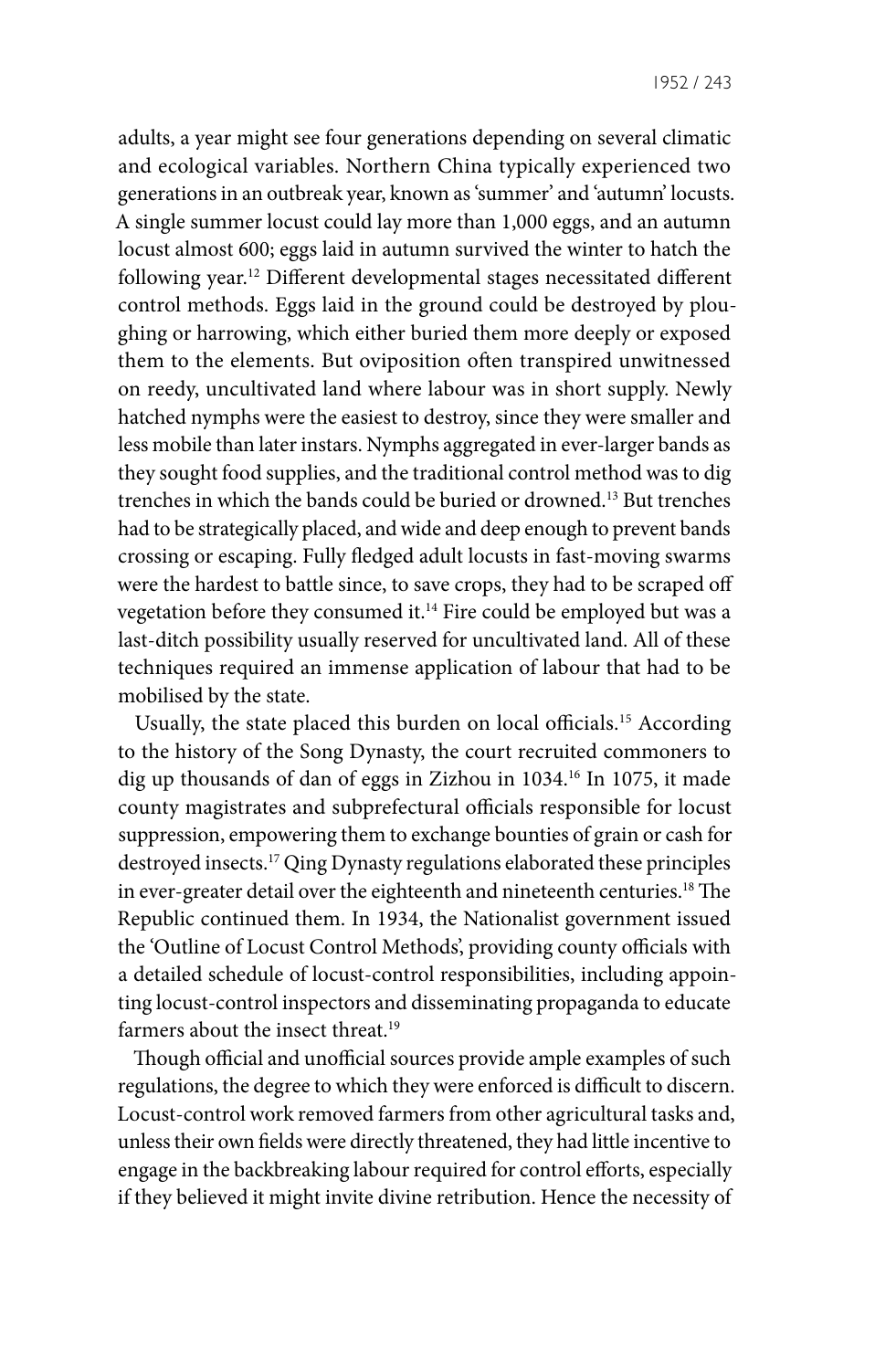bounties, which essentially functioned as piece-rate wages. But here the state faced another quandary, since incentive programs provided ample opportunities for corruption. Though local officials paid the bounties from state granaries established for famine relief, they bore all the other costs of control efforts. This requisition of funds and labour, in turn, provided opportunities for exploitation. Thus, on the one hand, local officials who overlooked basic locust-control work endangered farmers' livelihoods through neglect; on the other, the lictors and yamen runners sent to muster them could be as rapacious as the locust swarms themselves. Qing laws and edicts meant to address these problems make clear their significance.<sup>20</sup>

## Learning from the Republican Era

Although the Republican era (1912–49) saw the rise of scientific entomology and a modernist ruling elite that rejected the supernatural connotations of locust plagues, the state's ability to manage outbreaks remained an indicator of political legitimacy. In spite of the creation of entomological bureaus charged with controlling insect pests, Republican regimes lacked the capacity to effectively mobilise the rural populace to either prevent or manage outbreaks. Republican locust-control efforts often faced rural resistance stemming from multiple causes: popular beliefs about divine intervention, banditry in provincial border regions, and a distrust of predatory local officials.<sup>21</sup> The Japanese occupation of northern and eastern China effectively ended Nationalist locust-control programs and prevented any coordinated response from the various forces vying to control the countryside. (Locusts, of course, ignored territorial boundaries.)

In 1943, human and environmental factors converged in an unprecedented locust disaster that ravaged provinces across the Yellow River floodplain.<sup>22</sup> Witnesses reported seething runnels of nymphs flowing unimpeded through villages and over compound walls, while the sky turned yellow with multiple crisscrossing swarms.<sup>23</sup> During the crisis, Communist cadres in Henan's Taihang Revolutionary Base Area pioneered the organisational techniques that informed later campaigns in the PRC. Forced to rely on the labour-intensive catch-and-kill methods described above, they developed an administrative structure of locust-control organs extending to the village level. They also conducted extensive propaganda efforts to counter religious beliefs discouraging human intervention and develop an ideological consciousness that elevated communal over indi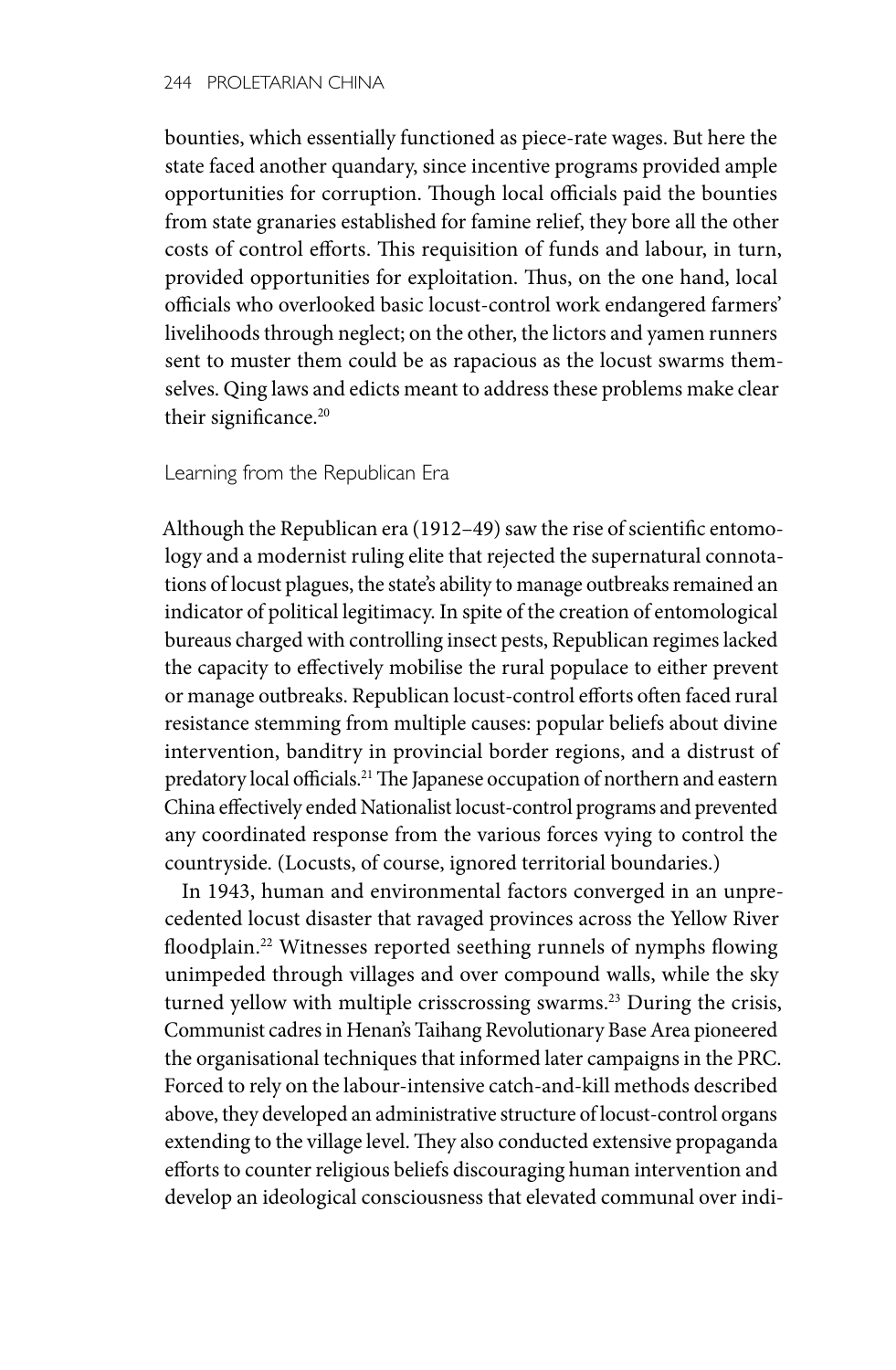vidual interests. Finally, they consciously employed military metaphors and modes of organisation that explicitly linked anti-locust campaigns to wartime struggle.<sup>24</sup> These efforts provided the fundamental blueprint for the later campaigns and vital experience in conducting them. In the process, the Party gained political legitimacy among the rural populace as it honed its capacity to mobilise them.

#### Hebei's Locust-Control Army

As the events in Ji County, Hebei, showed, that experience would prove valuable in the early 1950s, when a series of major outbreaks confronted the nascent People's Republic. Each year of that decade brought damaging swarms to the province, but those in 1951 and 1952 were especially intense.25 Ji County was on the northern edge of the Yellow River floodplain's breeding zone and contained the Qingdian and Taihe basins, two low-lying depressions (洼) larger than 10,000 acres (4,000 hectares) apiece, where floodwaters routinely left vast expanses of standing water that evaporated slowly. The soft soil left behind was optimal for oviposition and rapid vegetation growth provided plenty of sustenance for newly hatched nymphs. A local saying held that Qingdian basin flooded nine years out of ten—and the dry year brought locusts. 26 Under the Yuan, Ming, and Qing dynasties, multiple catastrophic outbreaks occurred. The worst infestation of the Republican era was in the autumn of 1929, when villagers went into the fields before dawn for days on end to pluck sluggish insects from corn and sorghum—and still lost 40 percent of the crop. 27

During the rainless spring and summer of 1951, evaporation exposed 13,000 acres (5,300 hectares) of basin land. As another local proverb said: 'Flood first, drought after, grasshoppers cover the area' (先涝后旱蚂蚱 成片).<sup>28</sup> Towards the end of June, a sheet of insects more than 1.5 miles (2.4 kilometres) long and one-third of a mile (half a kilometre) wide draped approximately thirty locusts per square foot (929 square centimetres) across the Qingdian basin, spurring local cadres to form a Locust Suppression Joint Defence Committee. An emergency bulletin released on 25 June directed affected villages to provide no less than 30 percent of their available manpower for an extermination campaign commencing immediately.29 By the end of the month, eight of the county's nine districts reported locusts covering 100,000 mu (about 6,600 hectares) of land. As Qingdian village's Party branch secretary Wu Cunchong recalled, 'buildings and courtyards were coated in bugs, everyone's windows were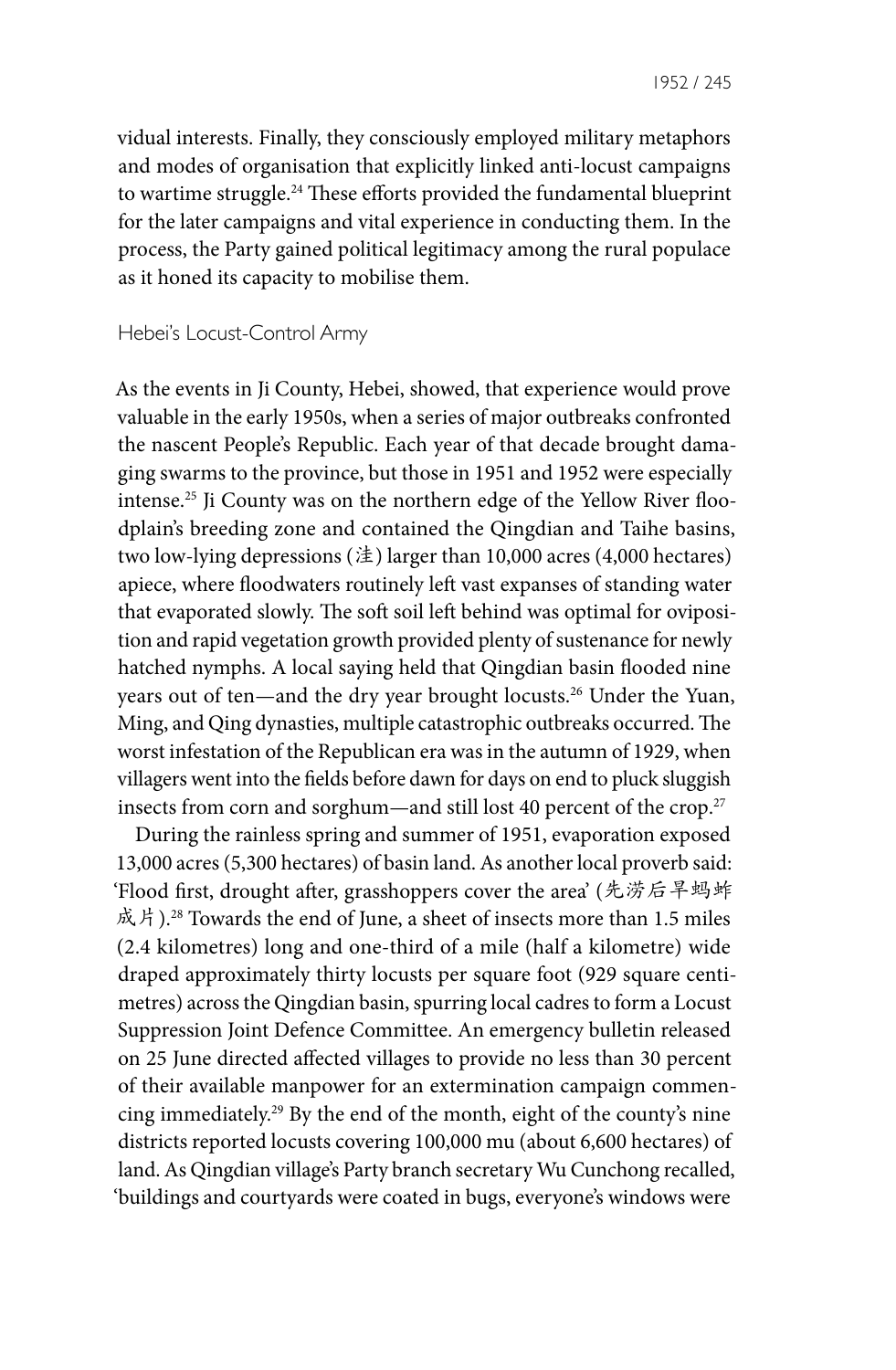devoured, and they flowed across the ground like water—you could step on twenty or thirty with one foot'.<sup>30</sup>

On 1 August, local leaders ordered the mobilisation of 17,000 to 20,000 villagers. They suspended primary school classes in seven districts to free up teachers and older students, and required the participation of all able-bodied citizens, declaring the undertaking a 'political duty' (政治任 务) required to prevent losses affecting thousands of livelihoods. Within two days, more than 14,000 people assembled to form a Locust-Control Army (治蝗大军) that, as the name implied, took the form of a military organisation. Each district created 500-person locust-control battalions organised into brigades and squads. The district chief or Party secretary commanded the battalions from a central command post, and assigned them communications, hygiene, and propaganda officers.<sup>31</sup>

Through August, this army faced the orthopteran onslaught using a combination of traditional tactics and new methods. Trenching units dug ditches sixty centimetres wide every 100 metres, then buried the insects herded into them by capture squads. In other cases, brigades surrounded the insects, driving them to interment in massive pits. Teams in uncultivated areas hacked weeds and brush to encircle the insects and then ignited it. Some teams led donkeys pulling rollers to crush the locusts. On 7 August, the Locust-Control Army was reinforced with 750 kilograms of '666' pesticide and sixty sprayers, which increased extermination rates so dramatically that Beijing sent an additional 5,000 kilograms by the end of the month.32 But, along with the insecticide came orders for continued mobilisation, so local cadres also resorted to more traditional tactics to keep the campaign going, offering a bounty of one jin of corn for every three jin of locust carcasses. They mobilised more than 20,000 people in the first week of August; thousands more joined the effort before it concluded at the end of the month.<sup>33</sup> The local history stresses the zeal of the masses and the energetic leadership of local cadres. It is less forthcoming regarding the total number of insects killed or crops saved, but clearly the swarms were not prevented from reproducing, since they returned in force the next year.

The First Patriotic Locust Extermination Campaign

Indeed, 1952 saw an even greater mobilisation of human and discursive resources across the country to fight the greatest insect crisis the PRC had faced. The Bureau of Agriculture issued an emergency bulletin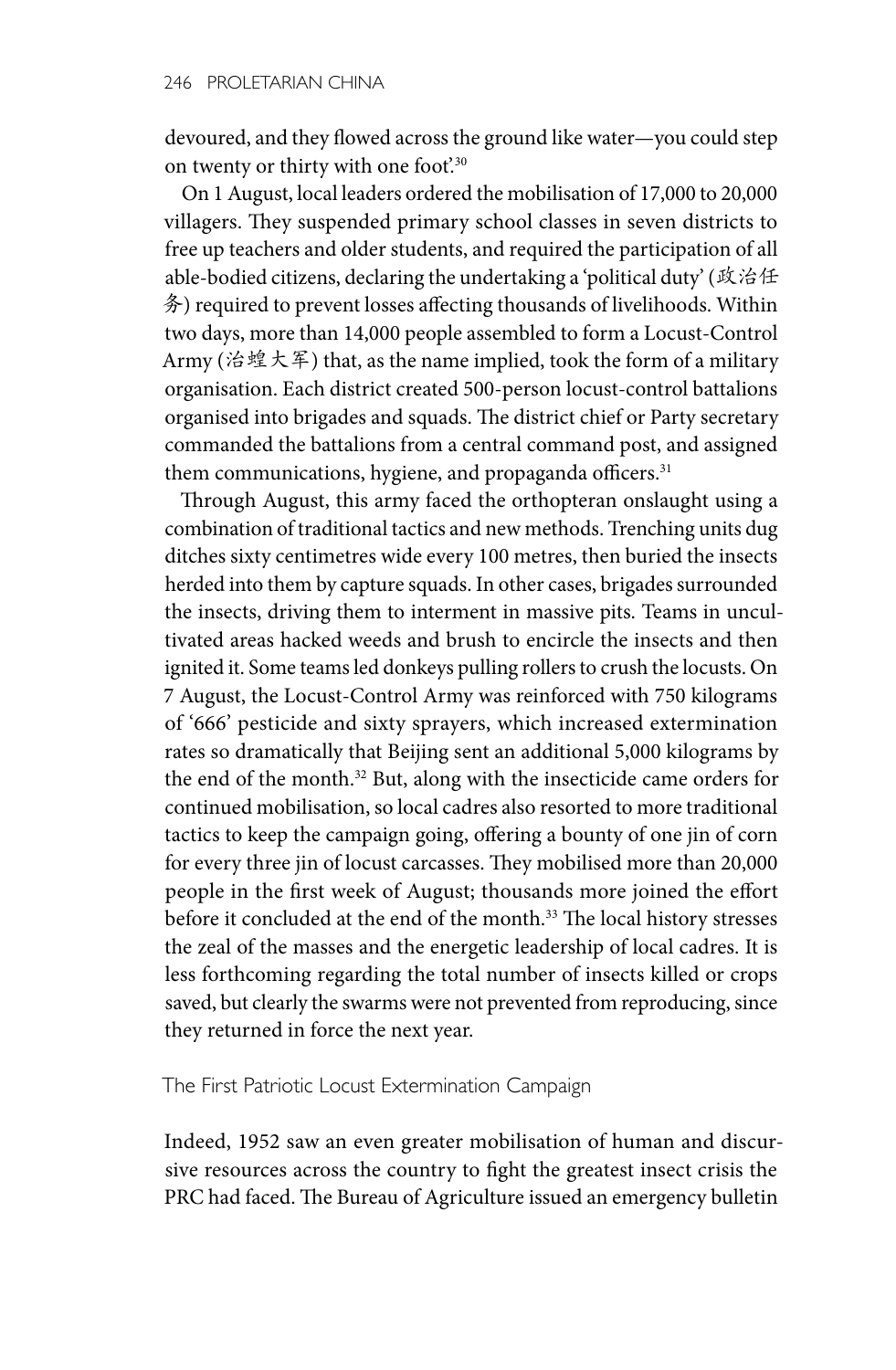1952 / 247

on 3 June. Observing that early appearing nymphs already threatened hundreds of thousands of mu in Hebei, Shandong, and northern Anhui, it warned that, if they were not destroyed within weeks, the damage to summer harvests would be compounded by the subsequent generation of autumn locusts: 'At this critical juncture each locale must earnestly grasp the situation, organise the strength of the farmers, and exhaust every method to thoroughly exterminate them.'34

The Qingdian basin was an early hotspot. County leaders scrambled to mobilise nearby farmers on 15 May. A week later, they summoned more distant villagers to form 'expeditionary teams' (远征队), declaring that locust-control efforts superseded all other activities. They also organised more than 1,000 able-bodied adults into mechanised dusting teams for the dispersal of the 666 insecticide.<sup>35</sup> At the end of the month, Beijing sent more manpower and supplies to help conduct what was termed the 'First Patriotic Locust Extermination Campaign' (第一次爱国灭蝗战役). It seems likely that pesticide was being improperly prepared and applied by inexperienced cadres and farmers, since the reinforcements were led by locust expert Chen Jiaxiang and included an additional nearly 35,000 kilograms of spray and 437 sprayers.<sup>36</sup>

As the first campaign commenced, locusts infested more than 128,000 mu (8,500 hectares) at a density of up to 120 insects per square foot, with three-fifths of them in the fourth or fifth instar. On 3 June, the 10,000 men and women of the Locust Extermination Expeditionary Army (灭蝗远征大军) began trenching and encirclement operations, while trucks pulled rollers to crush insects. After three days of arduous effort under the slogan 'To patriotically increase production, we must resolutely exterminate the locusts to keep them from becoming a disaster' (为了爱国增产, 坚决要把蝗虫消灭, 不使成灾), the campaign concluded and most participants returned home. Unfortunately, the overall acreage of infestation had actually *increased*. Locust-control headquarters thus ordered a second campaign, mobilising 43,000 people from five districts.

As in its depiction of the first campaign, the local history emphasises the fervour of the masses: a fifty-six-year-old woman demanded to join the pesticide teams, while residents of one hamlet slept on desks in the village school so that recruits from distant areas could use their lodgings. By 13 June, the infested area had dropped slightly to 124,530 mu (8,200 hectares), and cadres decided a third campaign was necessary. More than half of the 10,000 people mobilised were women or students. To emphasise that the success of the campaigns was due to the coordination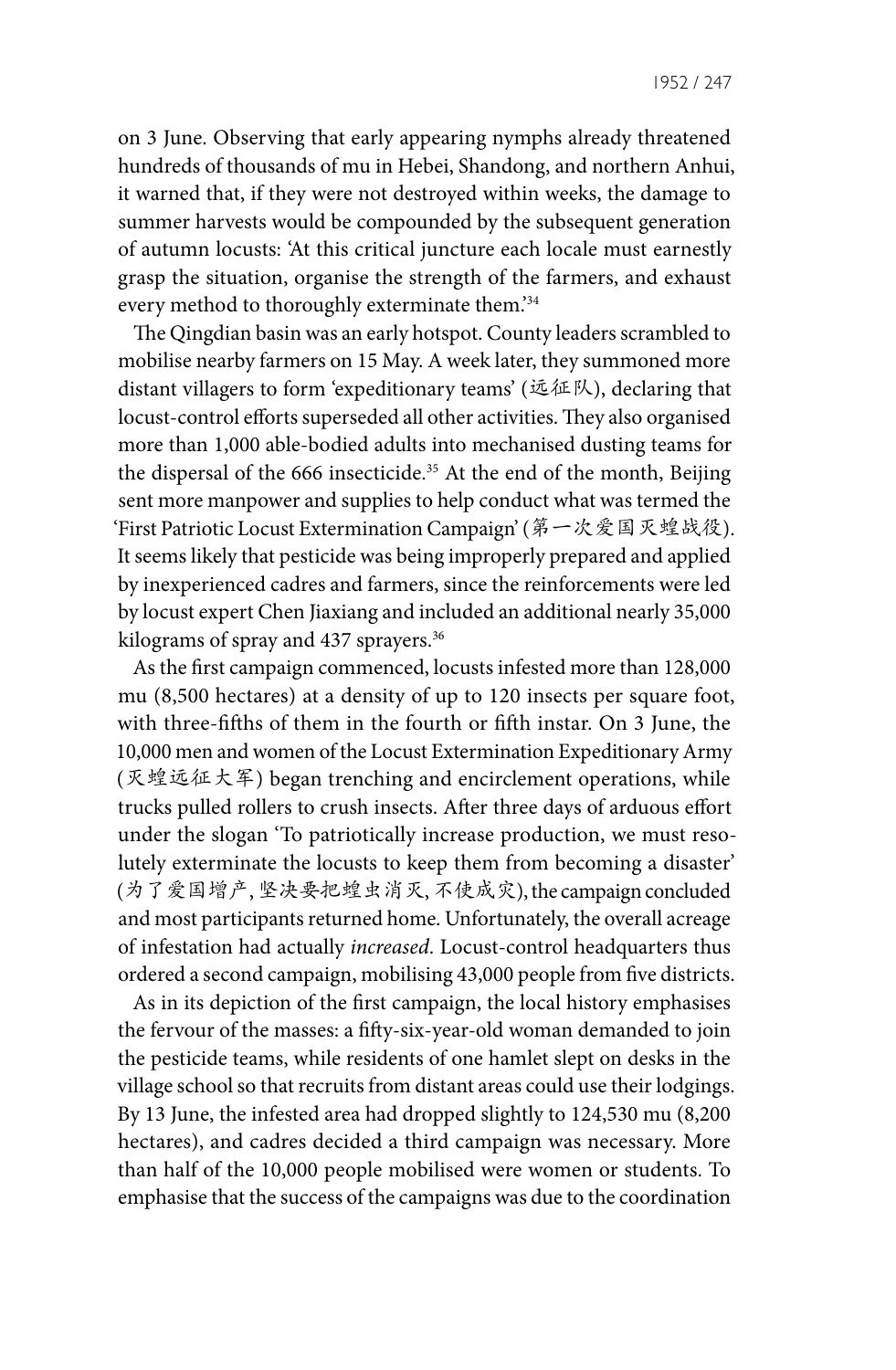of provincial, prefectural, and district resources, as well as the education and encouragement of the masses, the history quotes one villager's emotional exclamation: 'It's the People's Government that found a way. Before, everyone said they were "spirit insects" and that the more you fought, the more they came—but it's really that the more you fight the less there are. What past dynasty ever did such good things for us?'37

Though these early anti-locust struggles essentially ended in stalemate, they nevertheless prevented extensive damage. And yet, while pitched battles might keep a disaster from turning catastrophic, the caloric and economic value of crops always had to be measured against the energy and resources expended to save them. But what is significant about these early efforts is the degree to which the state was able to effectively mobilise the populace—and this is the point emphasised in nearly all accounts. As the doyen of twentieth-century locust control, Boris Uvarov, wrote: 'The success of an anti-locust campaign can always be guaranteed on the sole condition that the campaign is properly organized … and in some cases even second-rate technical methods may give better results owing to good organization.'38 These campaigns, moreover, informed the organisation of early detection regimens that greatly improved the state's ability to prevent or control outbreaks by the end of 1952.<sup>39</sup>

#### Between Maoist Radicalism and Technocratic Expertise

Sigrid Schmalzer has argued that early PRC agricultural policy not so much careened between poles of Maoist radicalism and technocratic expertise as integrated them in the pursuit of socialist ideals through scientific farming. PRC locust-control policies in the 1950s and 1960s support this claim. Though Maoist ideology privileged the conventional wisdom of the rural masses over the ostensibly colonialist outlook of foreign-trained scientific elites, in the most radical periods, the intent was to dialectically integrate these approaches into a unified sensibility embodying the ideals of the new society rather than establish a hegemony of the former through obliteration of the latter.<sup>40</sup> Nor, at least in the case of locust control, was this dualistic approach unprecedented. After all, Ming literatus Xu Guangqi (1562–1633) credited his pathbreaking 1630 description of *Locusta migratoria*'s lifecycle to accounts gathered from elderly farmers.<sup>41</sup> The exterminationist rhetoric, on the other hand, was a feature of modern applied entomological discourse.<sup>42</sup> And, while cultures across the centuries have commonly likened the struggle against locusts